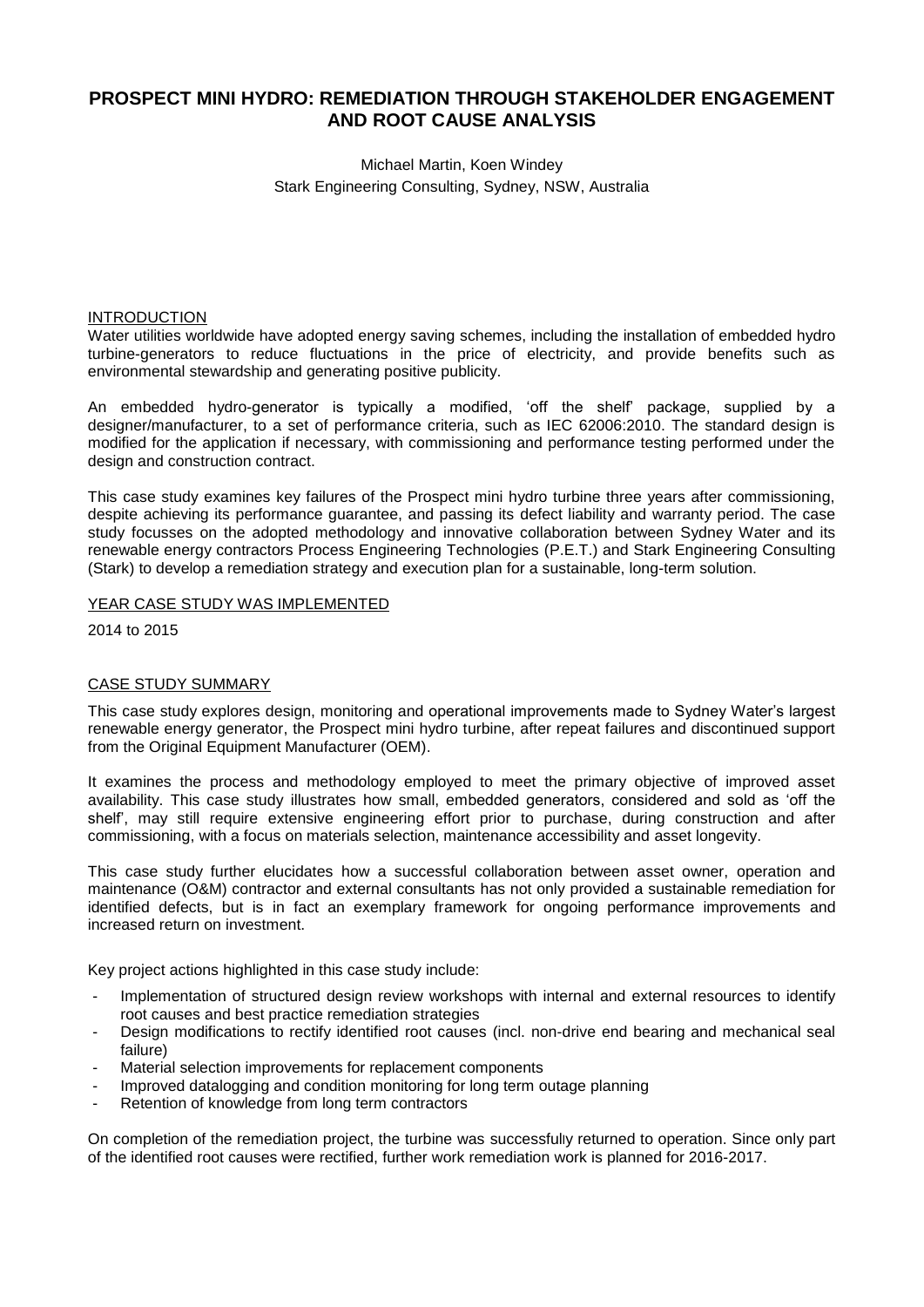### CASE STUDY DETAIL

### **Background**

In 2007-2008 opportunities for renewable energy generation were identified by Sydney Water and its alliance partners. As part of the resultant Renewable Energy Program, a hydro turbine was installed in parallel with the existing hollow jet valves (HJVs) at the bifurcate outlet of the Warragamba pipeline within the Prospect Outlet works. The hydro consists of a double regulated Kaplan turbine, rated at 3.7 MW coupled to an induction generator, with a projected generation of 14.1 GWh p.a. The hydro turbine provides electricity at 11 kV for on-site usage, with the possibility to export to the public grid. Additionally, the generated power is considered 100% renewable and generates Renewable Energy Certificates through the Australian federal REC scheme. This represents financial benefits of approximately \$1.5M per annum in avoided electricity, exported electricity and renewable energy certificates.

The control of the Prospect hydro turbine is unconventional, compared to other similar hydro turbine installations (Fasol, 2002). Water from Warragamba dam is delivered through the parallel valves and the hydro turbine. A flow controller issues setpoints to the valves and turbine based on the flow required by the Water Filtration Plant, the dam level and the specific discharge curves of each device. Feedback to the flow control PLC is that of valve and turbine position only. Feedback of actual flow is excluded to prevent flow oscillations and potential pipeline transients. [Table 1](#page-1-0) presents turbine and generator data.

| <b>Turbine: Commissioned April 2011</b>   |                                                       |  |  |  |
|-------------------------------------------|-------------------------------------------------------|--|--|--|
| Type                                      | Double regulating horizontal axis Kaplan Turbine Unit |  |  |  |
| Max. head/flow                            | 42 m / 12.9 m <sup>3</sup> /s                         |  |  |  |
| <b>Generator: Commissioned April 2011</b> |                                                       |  |  |  |
| Brand & model                             | <b>WEG 800A</b>                                       |  |  |  |
| <b>Type</b>                               | Air-water cooled Squirrel Cage Induction Generator    |  |  |  |
| Max. electrical output                    | 3,700 kW                                              |  |  |  |
| Rated speed                               | 431 rpm                                               |  |  |  |

#### <span id="page-1-0"></span>*Table 1: Turbine and Generator Detail*

#### Commissioning and early operation

Design, installation, testing and commissioning of the original project focused primarily on turbine performance points and pipeline transients, with significant effort expended on establishing the appropriate protection settings for pipeline protection and drinking water quality preservation. In May 2011, the turbine was considered fully commissioned and normal operation commenced. During its first year of operation, the turbine achieved approximately 8.2 GWh with approximately 70% runtime availability.

#### Early failures

In May 2012, after one year of operation, the hydro turbine suffered a non-drive end bearing failure, which was first evident through a high bearing temperature trip. The bearing was a sealed SKF dual row spherical bearing. The bearing's design  $L_{10}$  life was in excess of 10<sup>6</sup> operating hours, greater than the design life of the machine.

Acting on the recommendation of the OEM, the bearing was replaced by external contractors under the OEM's supervision at significant cost to Sydney Water. The cost was due primarily to the difficulty of turbine dewatering and isolation, access to the bearing and safe removal and reinstallation in-situ. Post-mortem review of the bearing by SKF revealed overheating and lubricant depletion of the bearing, likely due to excess axial load.

In July 2012, after less than 0.9 GWh of generation, the same bearing failed again. Once again, an identical bearing was installed. This time, by recommendation of SKF, an anti-fretting paste was applied to the bearing housing to facilitate the required sliding fit. Refer [Figure 1.](#page-2-0)

In November 2013, a third bearing failure occurred, shortly followed by an identified defect on a high voltage capacitor. The hydro was left disabled, pending further investigation.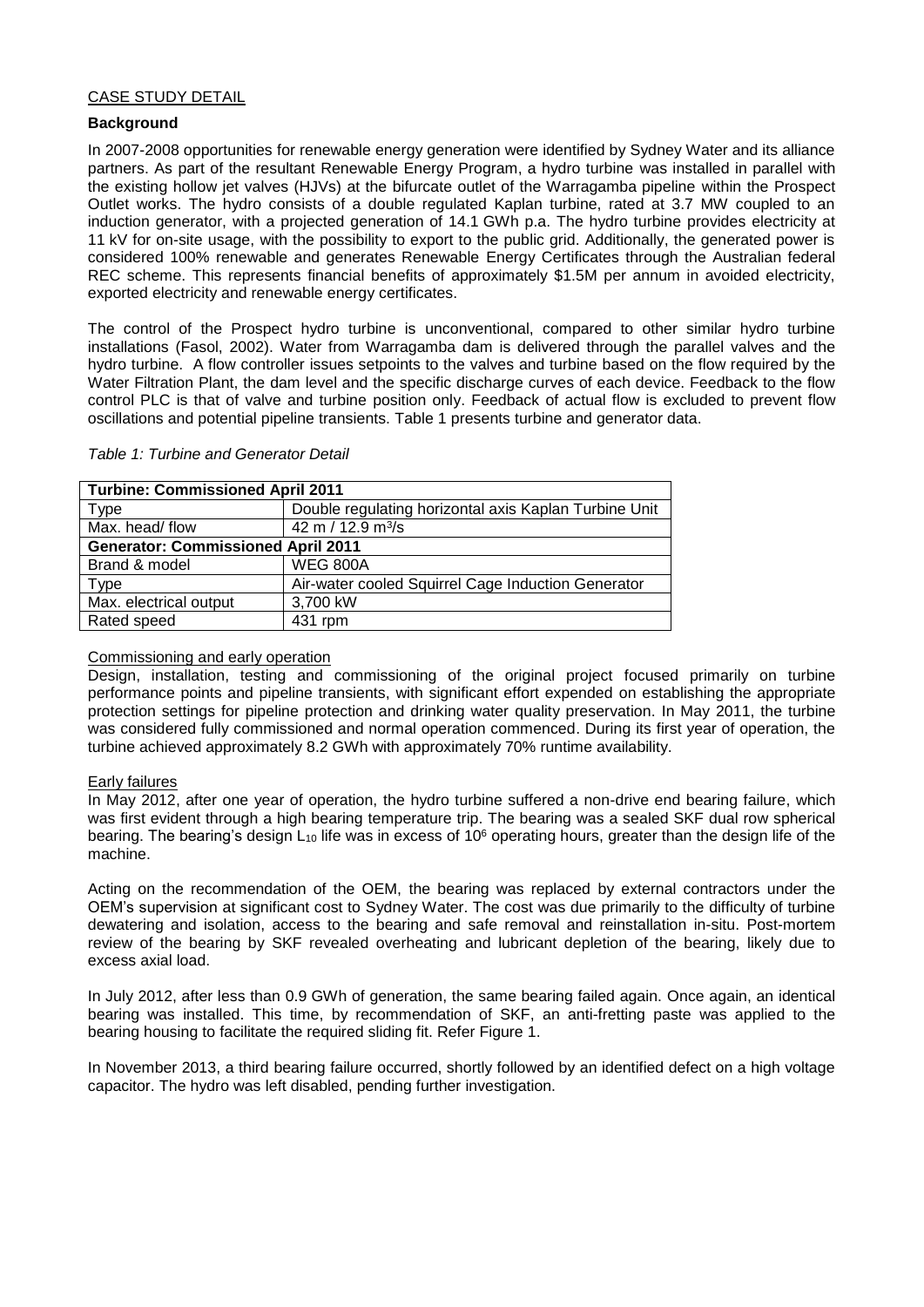

<span id="page-2-0"></span>*Figure 1: Mini hydro monthly performance since commissioning*

## **Remediation: repeat bearing failures and severe corrosion**

By late 2013, Sydney Water had incurred approximately \$1,850,000 on lost generation, investigations and unsuccessful non-drive end bearing repairs. Protracted discussions with the turbine OEM and maintenance provider failed to address the root cause. In December 2013, Sydney Water handed over the operation and maintenance of its renewable energy portfolio to P.E.T., in cooperation with Stark. This provided the opportunity for a change in strategy at the Prospect plant. Furthermore, observed damage to a high voltage capacitor and the 6-month lead time of its replacement part provided a window of forced downtime for an extensive investigation and remediation.

A remediation project was initiated, with the intention to identify root causes of defects and implement a longterm strategy for cost-effective return to operation. The symptoms to be addressed, as perceived at the start of the project were categorised as follows:

- The primary symptoms:
	- o The repeated failures of the non-drive end bearing
	- o The failure and contamination of the mechanical seal
	- o Widespread and significant corrosion around the Kaplan hub and guide vane actuators, as observed during outages for bearing replacement
- The secondary symptoms:
	- o A cracked high voltage capacitor
	- o Variance in Kaplan blade clearance (blade and casing)
	- o Leaking generator heat exchanger, lack of leak detection
	- o 'Sticky' electromechanical relays
	- o Failure of high pressure hydraulic connections
	- o Excessively worn rotary union anti-rotation pin

# **The Approach**

Enabled by, and in cooperation with Sydney Water, P.E.T. and Stark adopted the following approach with a focus on a high degree of consultation and transparency.

- 1. A thorough internal review was conducted of historical trend data, bearing and mechanical seal design arrangements, chemical composition analysis of corrosion deposits, failure reports and past performance data. The initial findings were presented and discussed with Sydney Water, and summarised in a briefing paper as preparation for an in-depth workshop.
- 2. A team of P.E.T. and Stark engineers and technicians as well as independent non-OEM specialist hydro consultants was created with the emphasis on specialist skills from engineering and maintenance personnel alike.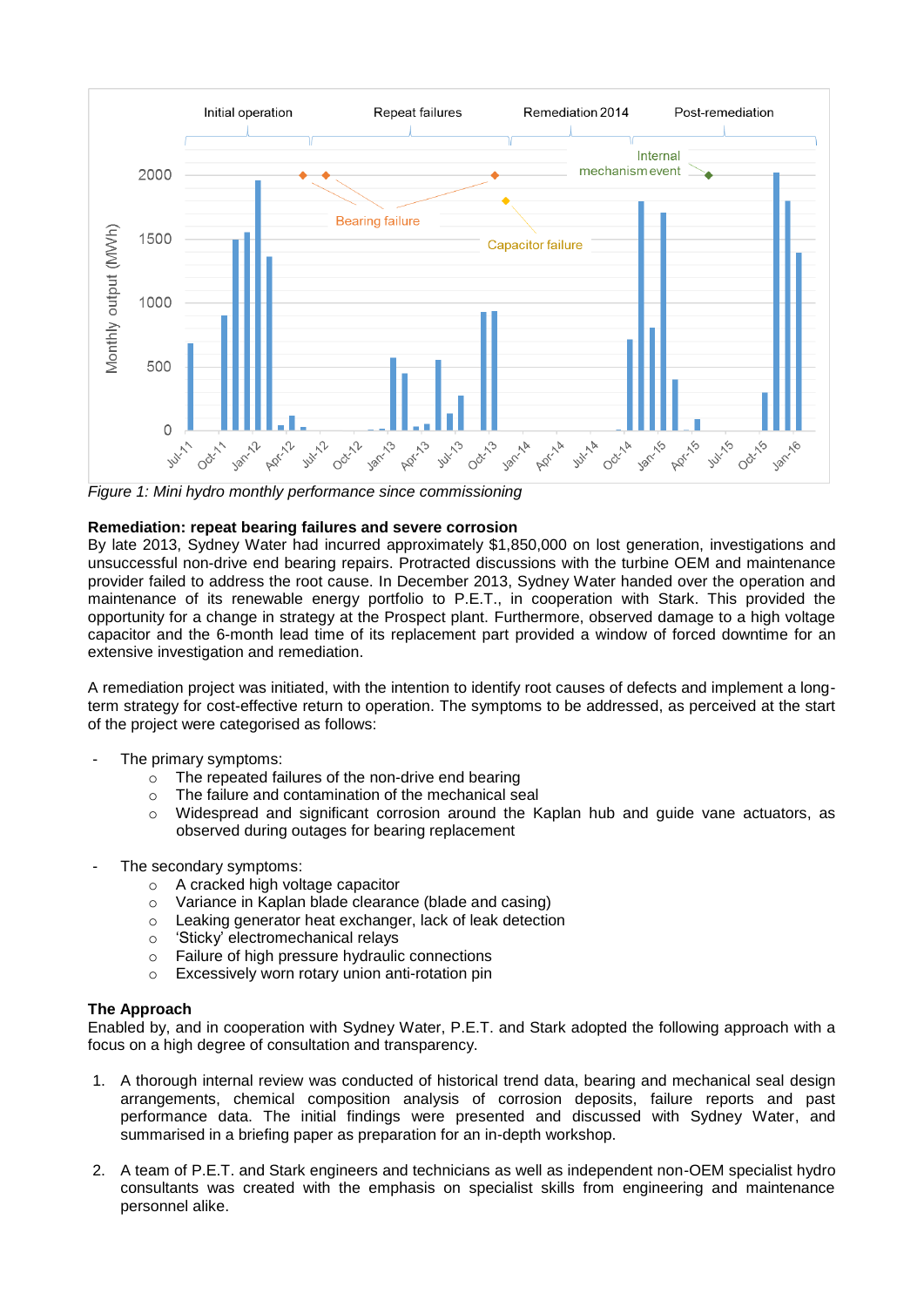3. Two external consultants were engaged to produce a desktop root cause review of the primary symptoms. An OEM-independent review ensured industry best-practice and un-biased conclusions. [Figure 2](#page-3-0) illustrates part of the identified fault tree presented in the desktop review.



<span id="page-3-0"></span>*Figure 2: Part of root cause analysis tree*

- 4. Following the desktop reviews, an extensive design review workshop and in-situ inspection was organised. The facilitated workshop aided in reaching consensus on the root causes of the primary symptoms, including an associated risk assessment. [Table 2](#page-7-0) illustrates a typical outcome from the workshop. The most likely root causes identified can be summarised as follows:
	- a. Seizing of the non-drive end bearing outer race inside its housing results in loss of axial float and consequential axial overload, see [Figure 3.](#page-4-0) The exact mechanism of the seizing of the bearing was found difficult to be established with certainty. Nonetheless, aggravating factors such as water ingress into the bearing housing and possibly bearing, surface corrosion of the mild steel bearing housing, insufficient internal bearing clearance and axial shaft movement during start-up and shut-down were believed to be factors that needed addressing.
	- b. The existing mechanical seal was fitted with an atmospheric drain rather than a clean water injection line. As a result, raw water from the pipeline drains through the seal. In combination with prolonged shutdowns, corrosion deposits and silt are believed to contaminate and damage the seal, and possibly impact on the non-drive end bearing.
	- c. Use of electroless nickel plating on the non-stainless steel turbine components was found to be unconventional. Minor scratches or defects in the coating are believed to lead to localised galvanic cells which result in the observed severe pitting of the underlying structure, see [Figure 4.](#page-4-1)
- 5. Agreement on short-term and long-term remediation strategies was formally documented to Sydney Water, with recommendations on the options available for execution.
- 6. Based on the most likely root causes of the primary symptoms, the final approach for remediation of the plant was formulated as:
	- a. Prior to return to service in 2014:
		- i. Re-design of the non-drive end bearing arrangement to address the most likely root cause of excess axial loads, with a minimal modification to the original design
		- ii. Re-design of the mechanical seal flushing mechanism to eliminate contamination with silt and corrosion deposits
		- iii. In-situ treatment of corrosion with a suitable corrosion inhibitor and primer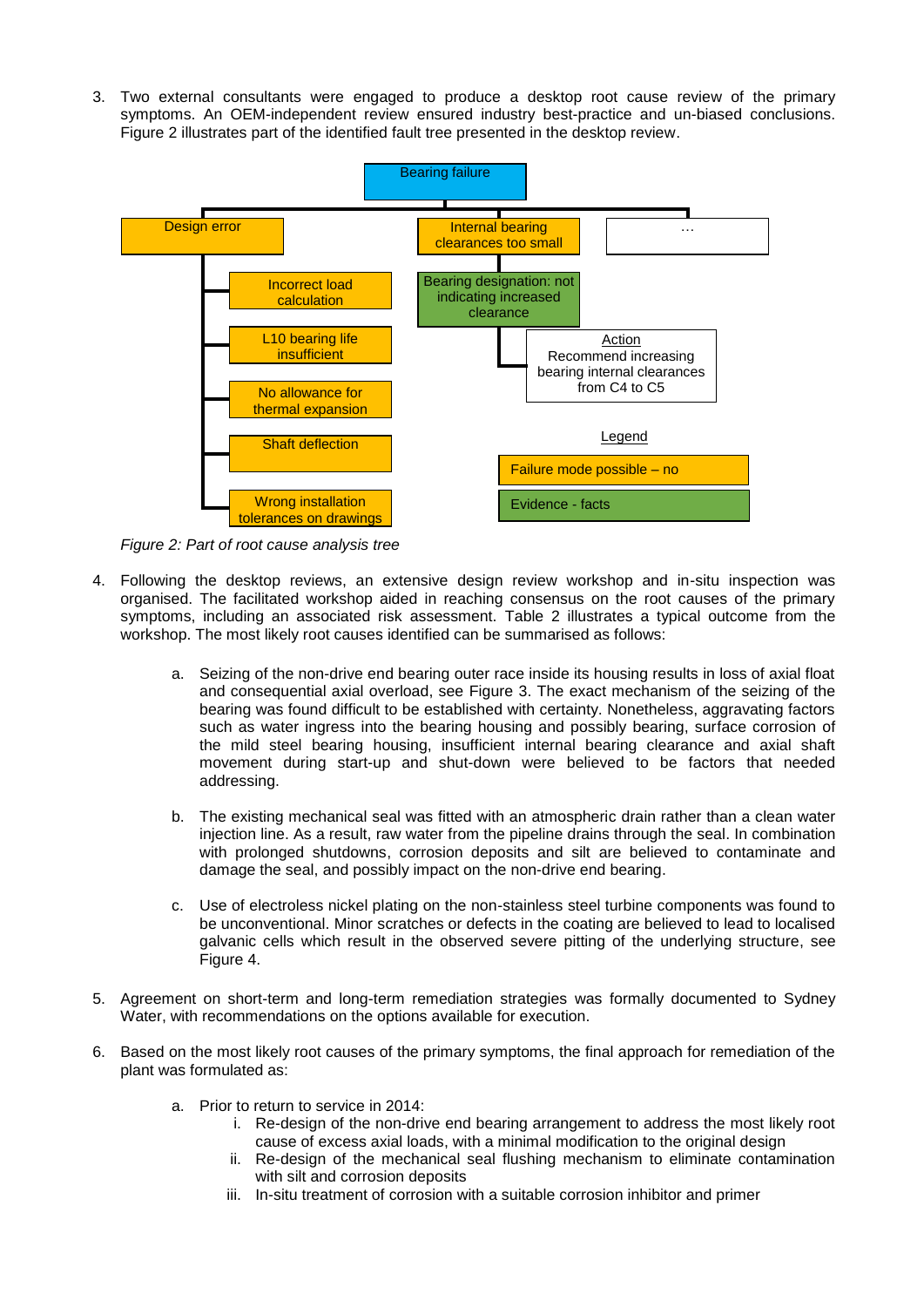- b. After return to operation: define the options to address the internal corrosion in the medium to long term
- 7. A program was developed for implementation of the recommended rectification works. The program also included addressing the secondary symptoms, such as:
	- a. Review of critical spares inventory for long lead items
	- b. Replace electro-mechanical relays with solid state where appropriate for enhanced reliability c. Verification of high pressure hydraulic lines and installation of additional restraints to
		- minimise the impact of connector failures
	- d. Replacement of the anti-rotation pin for the rotary union
	- e. Establish documented procedures for critical measurements
- 8. Execution of the works was completed by using specialist in-house P.E.T. and Stark resources. The involvement of the operation and maintenance (O&M) team throughout the implementation ensured optimal and pragmatic use of available knowledge, effectively reducing cost and minimising hand-over and training requirements.
- 9. The recommissioning of the mini hydro was approached with the same level of rigour as the original commissioning program. The hydro is located on the main drinking water supply to Sydney and each flow disturbance has the potential to cause an upset in the downstream water filtration process. At the same time, it was (and is) crucial to operate within the envelope of scenarios covered by the design transient studies to avoid any chance of pipeline damage due to over or under pressure scenarios. Engagement of external stakeholders such as the water filtration operators was critical for a successful completion of the recommissioning.



*Figure 3: Non-drive end bearing failure, showing seizure and water ingress*

<span id="page-4-1"></span>*Figure 4: Kaplan hub showing failure of nickel plating and pitting corrosion*

# <span id="page-4-0"></span>**Summary of activities and their implementation**

The execution of the works was carried out under the supervision of a P.E.T. O&M technician and a Stark engineer. The works can be summarised as:

- 1. In-house design modification of the non-drive end bearing arrangement. In the absence of OEMprovided manufacturing drawings, in-situ measurements were relied on. An aluminium bronze sleeve installed in a modified bearing housing carried a higher C3 clearance, open bearing, with externally lubricated H1 food grade grease. The design caters for bearing cavity seals on each side, including a stainless steel 'flinger' to prevent water ingress from the nearby mechanical seal. The assembly is replaceable in-situ. External greasing of the new bearing is performed using an automatic grease pack and an externally accessible grease line, see *[Figure 5](#page-5-0)*.
- 2. 'As found' measurements were taken at key milestones to develop a baseline for later re-installation where the OEM had not provided 'As-built' clearances or drawings. A comprehensive Inspection and Test Plan was developed for this purpose. Components were match marked and scribed for repeatability of measurements.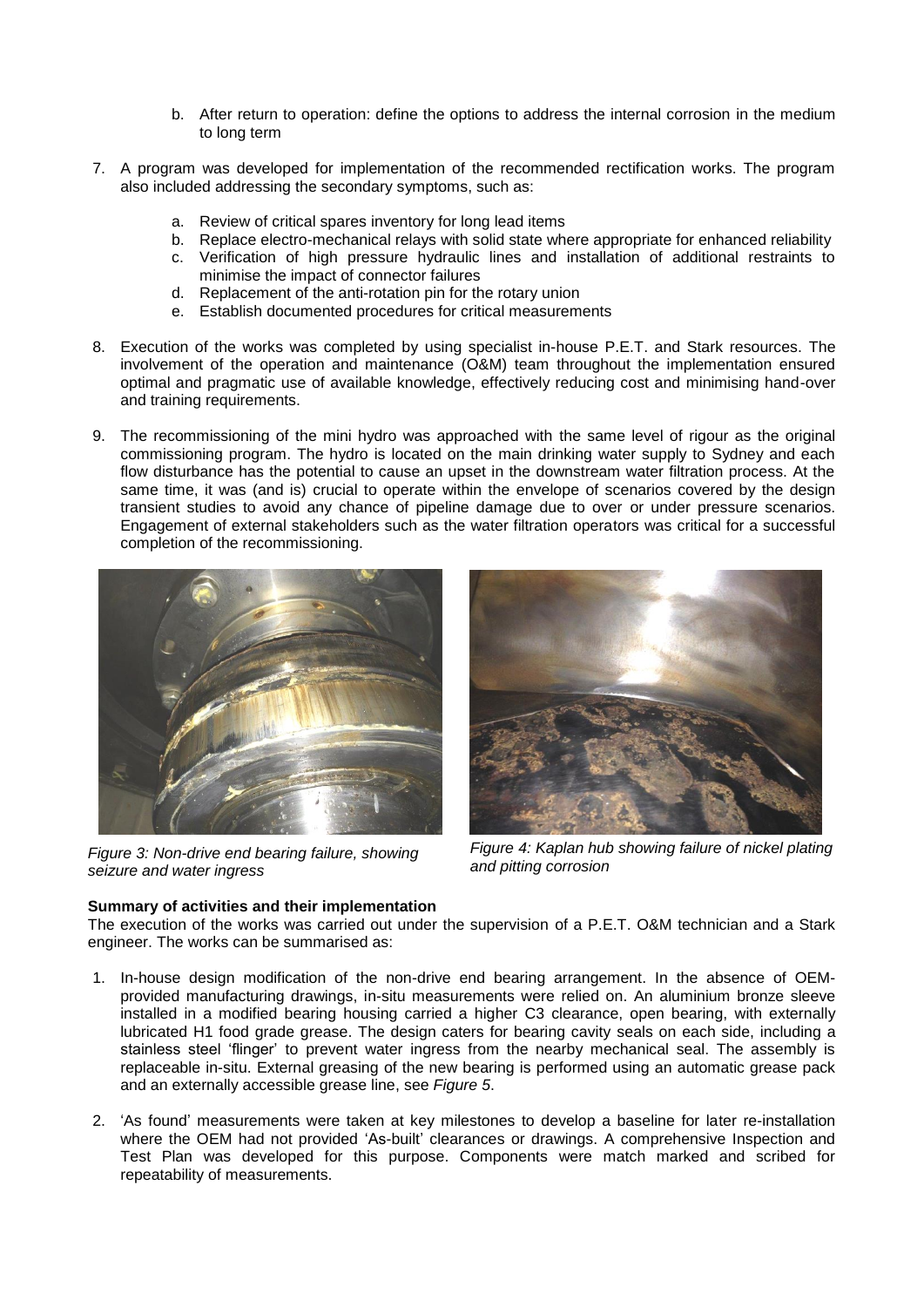- 3. The mechanical seal OEM was engaged to assist with developing a detailed procedure for an in-situ installation of the mechanical seal, to prevent installation damage. Additionally, a centrifugal pump was installed to provide clean, filtered water to the mechanical seal. The water filter includes a dual changeover filter arrangement to prevent downtime on the plant for filter clean-out.
- 4. In-situ corrosion abatement works included mechanical removal of the nickel coating were possible, indepth cleaning of the corrosion pitting using dry ice blasting, treatment with corrosion inhibitor and coating with a suitable two-pack epoxy primer.



<span id="page-5-0"></span>*Figure 5: Redesigned bearing housing to prevent water ingress, provide external greasing and ensure axial float*

5. Commissioning and performance testing included amongst others, a full suite of as-built measurements for the new bearing arrangement (run-out checks etc.), critical systems testing and a staged start-up and loading protocol. The commissioning findings were submitted and clarified to the stakeholders prior to return to normal operation.

#### **Summary of outcomes and measurable impacts of the activities.**

The main directly measurable outcome involves the turbine's runtime which returned to nearly 87% during high flow periods, with loss of runtime due primarily to external factors such as dam level and flow restrictions that place the hydro outside its permissible operating envelope.

A second direct outcome is that design modifications to the bearing and seal flush system have been proven reliable. The new bearing arrangement has now outperformed the previous design, with 16 months of operation without failure by the end of January 2016. On the other hand, an internal inspection in August 2015 has revealed that the in-situ corrosion abatement has only been partially successful, with signs of proceeding corrosion already visible again.

Indirect advantages of the project include increased skill level of the team involved, and knowledge within Sydney Water with regard to the plant's design. Historically the team had been reluctant to modify parts of the plant without the OEM's endorsement or approval, however the successful implementation of the project, specifically the workshops and design reviews, has improved system and process confidence.

#### **The extent to which the outcomes are sustainable and were achieved in a cost efficient manner.**

The modifications are designed to last for the life of the plant, with material selection chosen carefully to be compatible, and components re-usable (on turbine removal). The project exceeded the original budget allocation by approximately 30%, due to scope creep and program delays (primarily installation and engineering costs). However, the associated revenue since the turbine return to service has resulted in a pay-back time of the remediation works of less than 6 months.

Equally important as a sustainable technical outcome, was the adopted remediation approach. Since its return to operation, the hydro has incurred a number of minor defects and in each case a confident approach of rectification but also sustainable improvements has been adopted and supported by the stakeholders.

The most noteworthy of these was an event in May 2015 which eventually led to a further 5 month shut down period for inspection and remediation. During this period, root cause analysis and stakeholder management were again the key to further short-term and medium-term rectifications: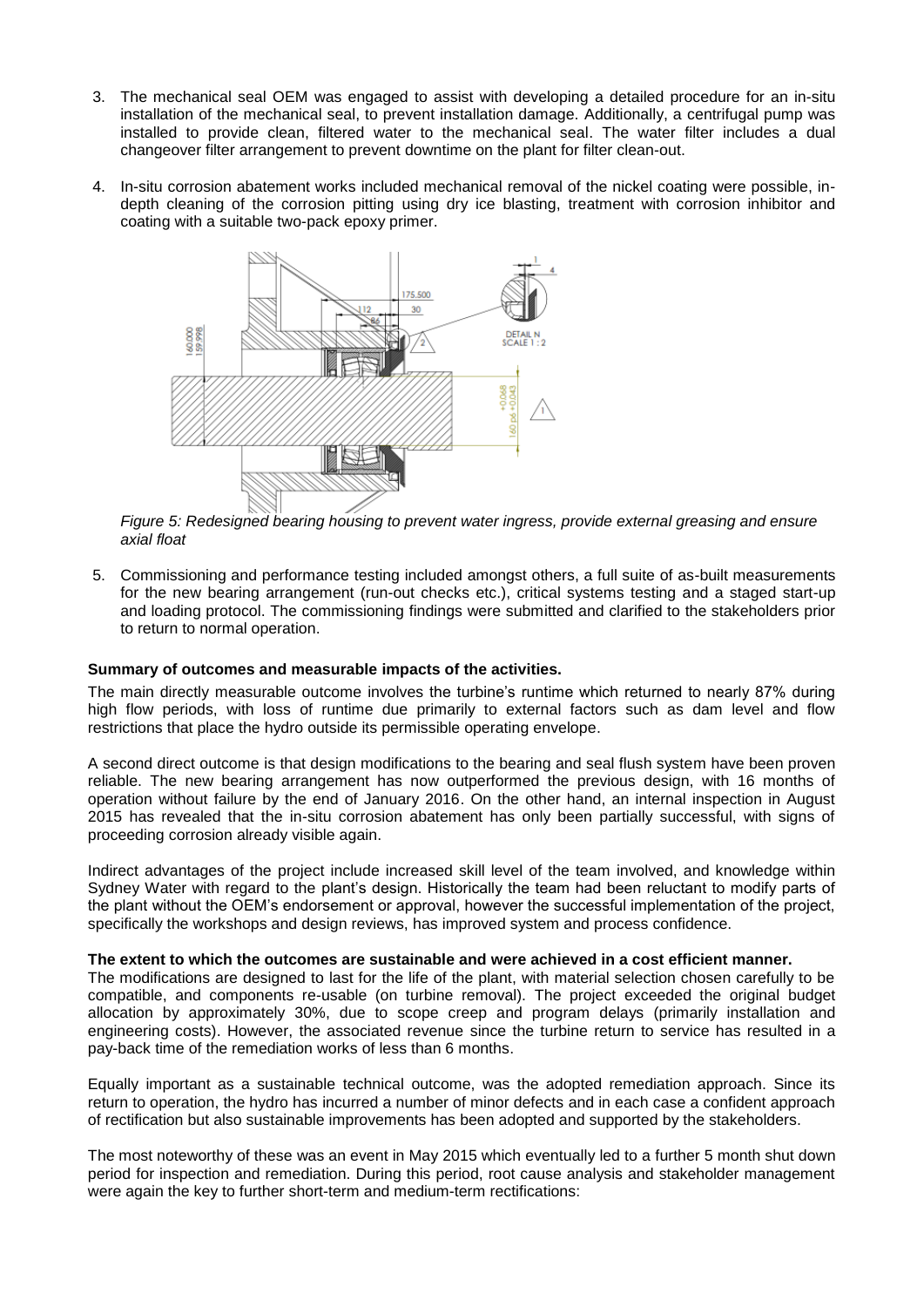- 1. Immediate initiation of a new Remediation Project, to address the internal corrosion and suspected deterioration of the internal Kaplan mechanism in the medium and long term.
- 2. Upgrading of the vibration monitoring system to include reliable full-spectrum vibration monitoring.
- 3. Installation of enhanced data logging and remote access dashboard, allowing for customisable trends and reporting. More and accurate data as well as the instant access to it has already proven to be a key in assisting operators with diagnostics and accurate reporting to stakeholders. Typical turn-around after a trip event is now typically 4-5 hours, compared to previously 2-3 days. This has been a vast improvement in communication with stakeholders. Refer [Figure 6.](#page-6-0)
- 4. Installation of two additional hydraulic oil accumulators for improved reliability and safe shutdown in the event of a complete hydraulic failure (eg. hose burst).



<span id="page-6-0"></span>*Figure 6: Remote access dashboard and datalogger*

#### **Important lessons learnt and critical success factors**

The effectiveness of the root-cause analysis as well as extensive consultation with internal and external stakeholders proved key for the successful outcome of the remediation. Provided it is supported by the plant owner, this approach is particularly well-suited for non-OEM service providers and may in fact offer a better chance to cost-effective remediation in case of repeat or inherent machine failures.

The identified root causes of inappropriate material and component selection highlights the inherent risk associated with 'off the shelf' equipment for embedded generation. With the benefit of hindsight, it can be seen that seemingly insignificant design choices can have long-term impact on asset performance.

- Ease of access and maintenance is integral for fault finding and diagnosis, and in-situ repair.
- Material selection on submerged equipment is of paramount importance and should be thoroughly reviewed by both the owner's engineer and a materials specialist.
- Performance testing and inspection should extend beyond the warranty period, or the warranty period be extended
- Engagement of operators in the design process, to provide a sense of ownership and understanding of the plant;

Finally, without the ongoing commitment from key stakeholders and plant owners to a long term remediation strategy, the Prospect mini hydro would not be able to return to operation.

#### REFERENCES

Fasol, K. (2002). A short history of hydropower control. IEEE Control Syst. Mag., 22(4), pp.68-76.